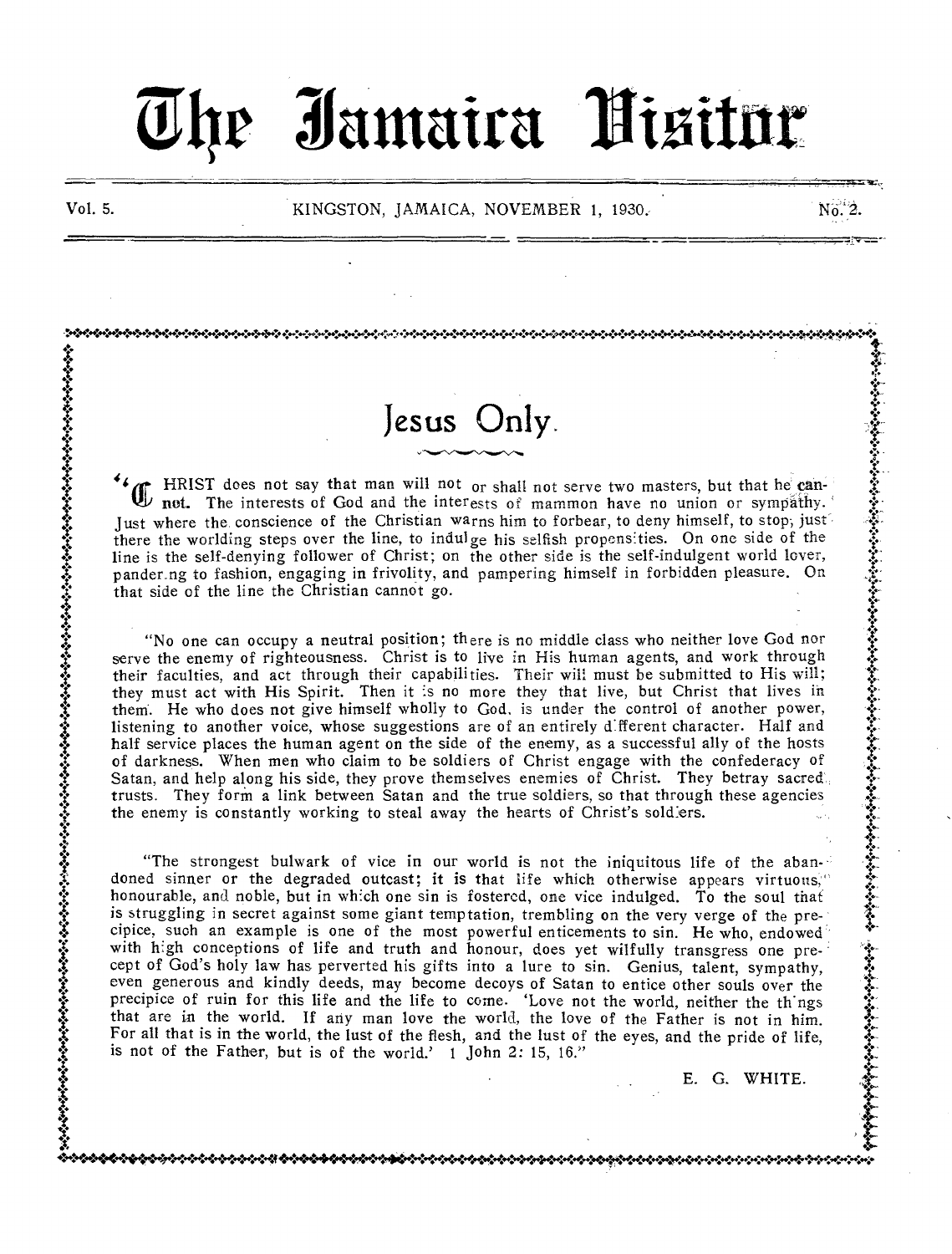THE BIBLE STUDY.

### Our Food And The Bible.

- 1. Gen. 1: 29. Nuts, grains and fruit were given as man's original diet.
- $\Delta$ . Gen. 9: 3, margin. This fleshless diet was used for 1655 years:
- 3. Gen., chapt. 5. On this diet many lived nearly a thousand years.
- 4. Gen. 9: 2-5. When tha flood had destroyed vegetation, flesh-food was permitted.
- 5.. Ibed vs. 4, 5, but not without warning.
- b. Gen. 11: 10-31. After eating flesh the length of man's life gradually diminished.
- NOTE:- Noah lived 950 years. But his son, only 600 years. Eber died when 464 years old, Serug, 230, Nahor, 148, and Abraham, only 175 years.
- PSalm 90: 10. In the Psalmist's days, the average longevity had. reduced to about seventy years.
- Exod. 16: 4-8. At the Exodus the Lord endeavoured to educate His people away from flesh food. •
- .Psalm 78: 24, 25. He fed them with angel's food.
- .Ibed. *vs.* 27-32. But Israel refused this diet.
- .Psalm 106: 13-15. God finally gave them their desire, but at the ex pense of their spiritual lissing.
- :Lev. 11: All unclean flesh is forbidden.
- Dan. 1: F. Wrong diet defiles our body.
- Prov. 24: 13. Honey is good food.
- Prov. 25: 16. Too much honey is not good
- NC FE:- This makes it clear that too much sweet will cause sickness.
- Isa. 7: 14, 15. Christ ate milk and honey as a child.
- Prov. 23: 1-3. We should avoid rich and dainty foods.
- 2 Kings 4: 38-41. The students at the Lord's schools enjoyed vegetarian soups, unleavened bread, barley and corn.
- Mac. 10: 17. Eat at regular times, and for strength.

Luke 21: 34. Avoid eating too much. Cor. 10: 31. We will enjoy our food

if we eat for God's glory.

#### NEWS AND NOTES

The little company at Swift R.ver has now completed the renovation of the church building, thus removing a long standing stigma from our work. This shows what can be done when men unitedly put their shoulders to the wheel and lift. We hope soon to hear of many new members strength-

ening the work there. ż. We have found a Maryland in Jamaica—a district that lies off the Main

Road to Newcastle, and nestling among precipitous mountain fastnesses and fertile lands. Brother and Sister Perrins removed there a few months ago, and began to let their light shine, with the result that on Sabbath last, accompanied by Pastor and Mrs. Hutchison and Sister Edmed, we attended their meeting and organized a Sabbath School of eight adults and several children, and a company, with Brother Perrins as Leader, and also Superintendent of the Sabbath School. Sister Perrins was elected Secretary. One old Brother is a real veteran of 92 years, feeble and a'most blind, but full of faith. He was emancipated from slavery in 1866, and is now emancipated from sin's bondage. It was very refreshing to witness the earnestness of these dear people, and to feel the armth of their first love.

\* \* \* We are glad to report the steady recovery of Brother C. W. Gibson of Spanish Town. The shoulder has been set, and our wounded comrade hopes to be in the battle field again before long. It would seem that Bro. Gibson's greatest suffering lies in his enforced absence from the H. I. Campaign. However, "A man's heart deviseth his way, but the Lord directeth his steps."

#### \* \*

VISITOR SUBSCRIBERS, TAKE NOTICE, PLEASE—The next number of our Conference paper cannot be issued early in December, owing to the special pressure of work that will be created by the Conference meetings. A report of the conference will be published after the meetings are over:<br> $*$   $*$   $*$ 

READERS? STOP! LOOK! LIS-TEN! Letters •and parcels sent from the office are being frequently returned to us. Letters frequently come to us with  $\frac{1}{2}d$  stamp. Will not each church see that the mails for its offi-

cers is cleared each week, and save this return expense? And will You not put ld st.amp on your letters, and thus save the cause the id. fine that is charged us?

We shall esteem it a great favour if each church officer will feel that it is a part of their office duty to get mail and supplies from their post office, and not embarass the Post Officials and the office workers by leaving them unclaimed. We feel sure you will cooperate with us in this—PLEASE!<br> $*$  \*\*\*

We are thinking of those who will be unable to attend the coming conference in Kingston. We sincerely wish that all could do so. However, the sessions being biennial require this disturbance of our regular church life only once in about two years, and we know that our absentee members will cheerfully make the best of the situation. We expect the meetings to be' a source of rich and lasting blessing to those who attend. Yet we know that some may even attend without being revived. We also know that those who cannot attend may receive equal blessing, in spite of the small attendance at your local services, and the absence of your church officers. We know that your sabbath school will seem like a wilderness, and the services be barren in appearance. But. here is a promise: "When the poor and needy seek water. and there is none, and their tongue faileth for thirst, I the Lord will hear them, I the God of Israel will not forsake them. I will open rivers in high places, and fountains in the midst of the valleys; I will make a wilderness a pool of water, and the dry land springs of water." Isaiah 45: 8, 41: 17, 18.

So, if you cannot attend, be of good cheer; let your hearts drink in plenteous supplies of living water. 'Let your thirst be quenched by faith in God's promise. Keep things going as strongiy as you can. Permit nothing to suffer. Seek the Lord with us, and with us you will surely find Him.

#### H. J. E.  $\lambda$

Brother Charles Thomas, of Port Limon, recently settled among his friends in this Island. He has devoted some time to selling our literature. But a relative became very angry with him for circulating the truth, and while showing a very hostile spirit,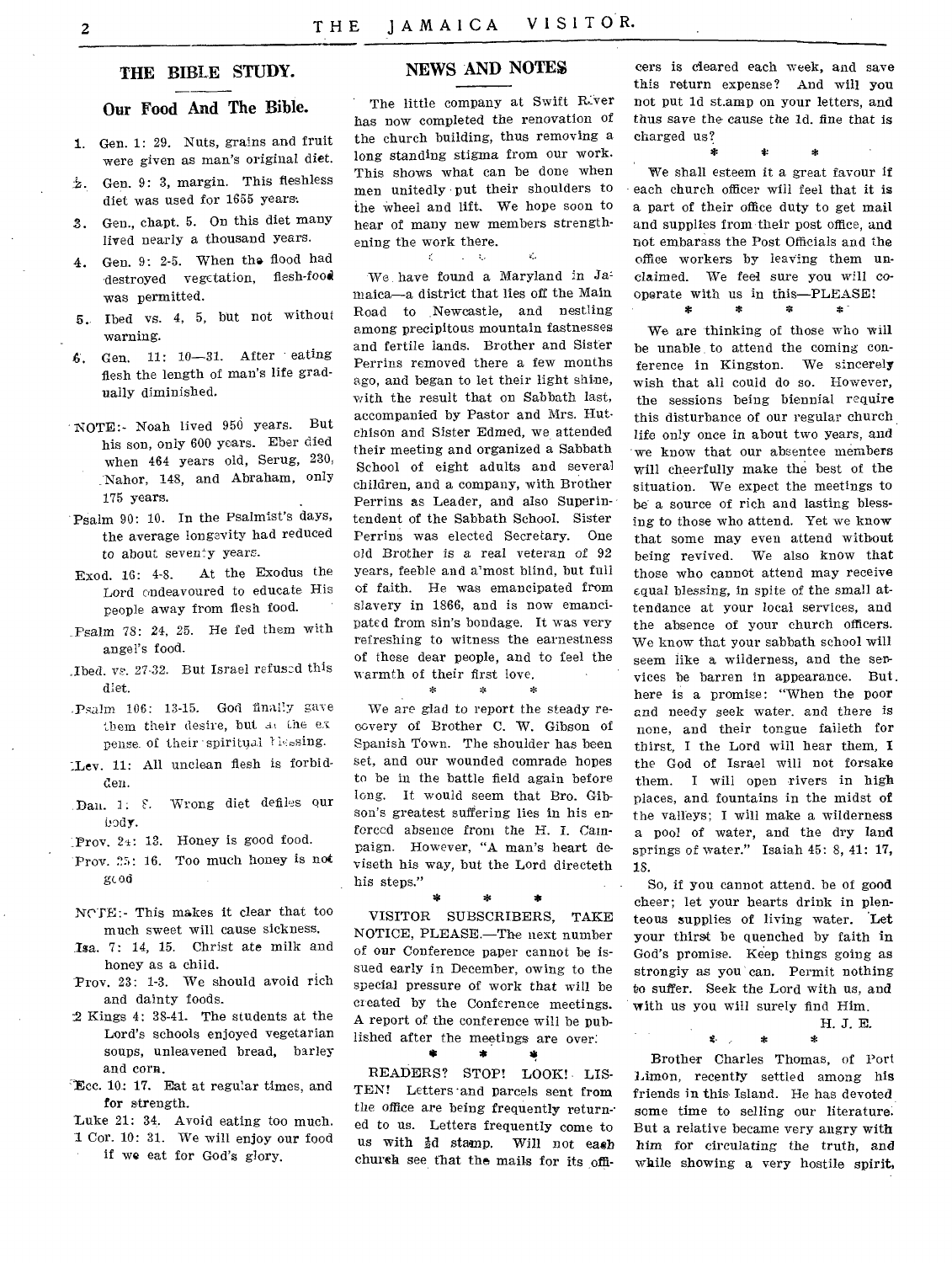drew a mob around Bro. Thomas, who joined in driving him from the place. Many texts came to his mind, and he kept calm during the attack; and now writes that he is glad he is a S. D. Adventist.

Accompanied by Pastor A. R. Ogden, Professor W. L. Adams arrived from San Domingo on Thursday October 7, and proceeded to our Mandeville College for the week-end. They brought pictures and reports of the terrible devastations wrought by the recent hurricane in which only two of our members suffered. The Mission property and Church, as well as the homes of our people suffered with the rest, there being few houses left after the storm. The dead were so numerous that they could not be buried, but were burned. Surely Jamaica should be thankful that the wind turned from these shores which it threatened at first.

Meetings were held at the College with the President of the Conference, President Shafer, and the members of the Faculty, Prof. Adams occupying the chair, and a complete fourteen year course was arranged. The last meeting was marked by expressions Of confidence, appreciation, and consecration. Young men and women desiring to enter some department of our denominational work, will be advised to take this complete course. credit being given as far as they are able to pass the tests. يسادد

"On Sunday, Sept. 14, the members of the Carron Hall and Bagbie churches met at a central spot to hear Pastor H. Fletcher lecture on the Sabbath Question. Many influential persons from the district were present, and the minds of the listeners are boiling over with interest. We expect a good harvest. Our Campaign for harvest ingathering is'going strong, and we ask the prayers of all our<br>people." A. A. BUTLER. people." A. A. BUTLER:

For many years, I lived drifting away from God. Worldly companions, worldly interests, and the sins and pleasures common in these last days took possession of my heart, and Jesus was entirely shut out of my heart. My life became miserable. "0 the sad condition of a soul that drifts from God!" But I had no peace— There is no peace to the wicked-

saith the Lord. Then my lost condition became a burden to me. My dear Pastor Fletcher, the church, and my relatives were burdened for me and prayed for my restoration. Their prayers were not in vain, and today I thank the Lord that I rejoice with you in the Blessed Hope. I take this opportunity to introduce myself anew to the Visitor family, and to say I am with you in the faith and obedience of the Remnant Church, and to praise the Lord for His mercy and love A. A. BUTLER.

Such an experience as the foregoing brings great joy to our hearts, and we join the angels of heaven in rejoicing and extending a loving welcome home to dear Brother Butler. There are many more who should return to Jesus, and we trust that the experience related will catch the eyes of such, and that they will follow his example. May we point you to Hosea 14: 1-9.

Pastor A. R. Ogden, always a welcome guest, inspires us with encouraging reports from the other fields in the Antillian Union. Like Jamaica our sister Islands are enjoying an educational revival in which' prosperity is attending our schools. Our College at Mandeville stands out conspicuously among them, having as many as eighteen students attending school from the other Islands.

The reason for this may be gathered from the following extract recently received from one of our students from Cuba; he says: "My Uncle was surprised when he heard us speaking English, but he was made more glad when he brought us before a man who had been about four years in the United States, to examine us. This man told 'him that we did not lose the time, and that he knows many people who have been in Jamaica two years who cannot speak as well in the English language as we do.

I remember the first day I was there in Jamaica at school how I did not speak English, at all; but thanks to you and all the people in the W. I. T. College, I can make myself understood in the English language."

We congratulate Sister Parchment especially •on this testimony to her work and we are glad that our College stands high in the estimation of those who know it by experience.

The coming Biennial conference must be characterized by very strict

economy. The program will be cheer- ful, helpful, and only spiritual. Onlysolid, constructive work may find a place. Each department of the work of God will be given due prominence. The Home Missionary, the Sabbath-- School, the Education, the Young Peeple's and the Church Officers, will, each have their full day. The  $\text{aim.}$ •of the Session will be "HIGHER SPIRITUAL GROUND for every member," and every study, counsel, andreport, will bend to that aim. Our ministers at their meeting some time\_ ago requested this. The College students are planning for great things on their day.

If you can play a good instrument' bring it with you. We want good' music. If you have a bitter grudge or feeling in your heart leave it with Jesus. We want good feeling. If you have grown cold plead with God for His Spirit. We want warm hearts.- If you cherish hatred in your heart, put it away. We want love. Remember that when the Holy Spirit was poured out at Pentecost, and many' hearts were drawn together in sweetest fellowship, and new life and light surcharged the disciples with spirituality, Annanias and Saphira suffered death because of secret disharmony. All who come seeking the Lord will surely find Him.

#### EDUCATIONAL.

 $-$ :0: $-$ 

At the recent Church School Teachers' Institute, the principles of a Christian education were clearly outlined. A new vision of what may be accomplished by the Christian teacher who co-operates with the divine Leader was unfolded to me. I was also forcibly impressed with the privilege and responsibility of guiding the feet of the lambs of the flock in the straight and narrow way, thus fitting them for service, not only in this life, but also in the life to come..

Realizing that the command given: to Peter in John 21: 15 is also spoken' to every Church school teacher, I shalt endeavour to do "my bit" ere the night cometh when no man can work.

> L. BRADSHAW GORDON.  $\mathcal{H}$

樂

 $\ddot{\phantom{a}}$ 

Some of our people who are constantly pressing for our denominational schools to prepare students for theworld's advance College courses m'ghtdo well to ponder a report that ap--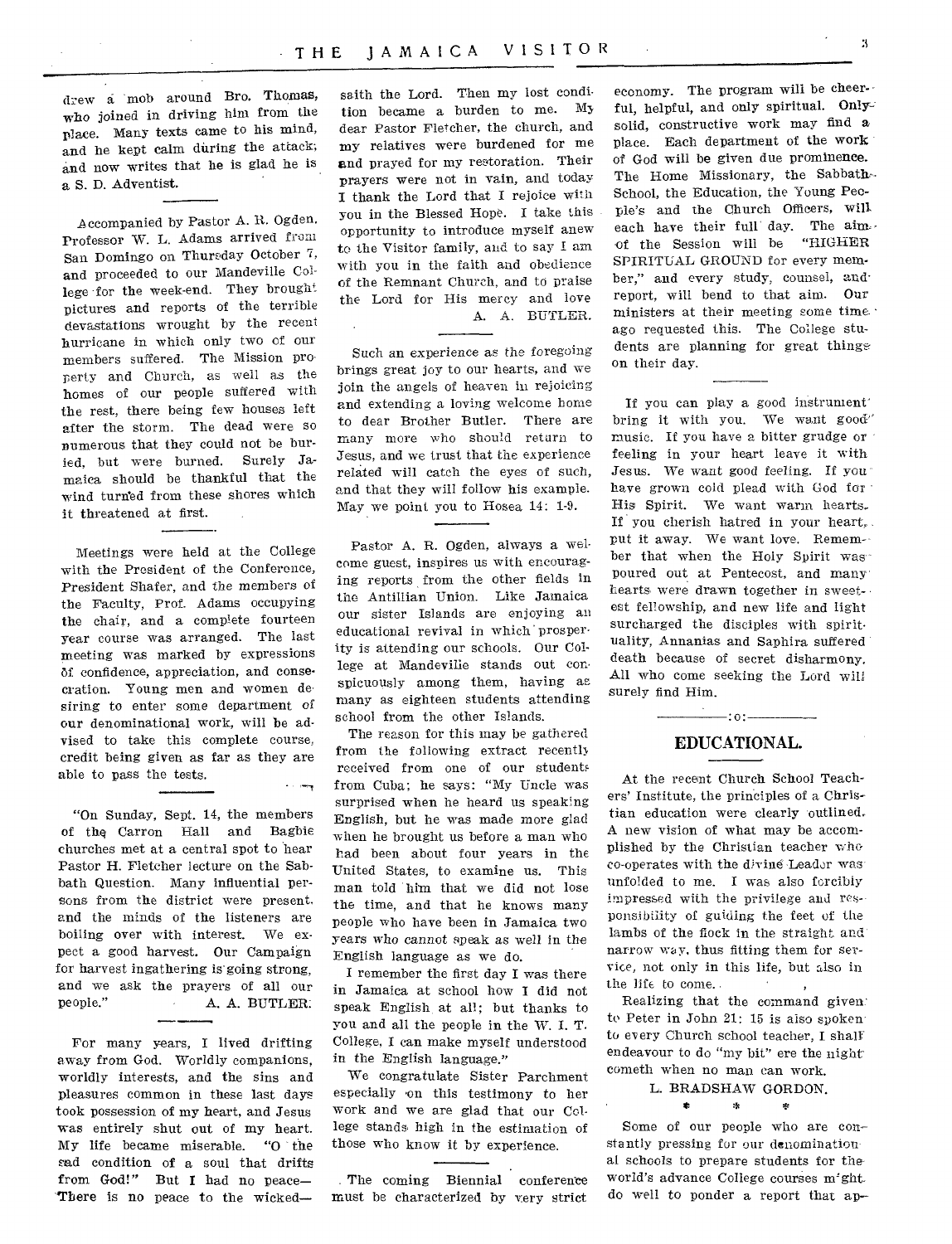,fieldred in the September number of  $\forall$ the $^{\rm b}$ iiiagazine,: $Time_{\odot}$ 

.9We reamnot, for want of space, quote the whole statement, but the following extracts will show the trend of things effough to help ma see the folly of this agitation.

 $\sim 10^{-10}$  k  $^{-1}$ 'The heading makes' us shudder: "CHRIST UNPOPULAR." It says, "A dogen divinity students of assorted Protestant denominations, summerschooling at Chicago, last week came to an astounding  $\sim$  conclusion: that Christ is growing iscreasingly, unpopular in the U.S., not-simply the sufferer of public apathy, but the subject of downright, disfavour."

-Nene of these, students, were more • than twenty-five years of age, but they were men of promising ability\_ Said one student, "Is it possible that any the ological students do not believe in the divinity of Jesus Christ?" "The others excused his Naivete' by, his brief residence in the U.S.".  $\sim$  .

贵妇 网络马尔德马马拉

 $\epsilon \sim \gamma_{\rm c}$  . 计操作程序

The Seventh Day. Adventist denomination as a body bases its belief solely upon divine enlightenmen's the Bible being the rock-bottom, foundation—the fountain of life—through which Jesus is revealed to the wor'd. Thousands cfrdollars, are sacrificed yearly, weekly, daily, by our dear peopleto, support these schools as parts ef the great Missions movement that is to prepare the people for the Com- $\text{rigg}_{\alpha}$  of Christ,  $\text{It would be a sad, be }$ traval of our trust, if we should prepare our students to attend colleges. where Christ Jesus, our blessed Re $deemer_r$  is in "downright disfavour." Our teachers, are missionaries. They are ambassadors for Christ, , Shall, we, ask them. to prepare students in Christ's school to finish up in the atmosphere of such belief as the above. reveals? Please excuse our denominational schools from any such work!

### **•OUR EDUCATIONAL PROGRAM**

 $\cdots$  : 0 :  $-$ 

During the past few weeks, it has  $begin{minipage}{0.2\linewidth} \nbegin{tabular}{l} \hline \textbf{begin} x & \textbf{m}y & \textbf{privilege. to . associate} \nend{tabular} \n\end{minipage}$  $\mathtt{the\_brether}$  of the Autillian Union  $\mathtt{in}_i$ a survey of the educational work, and,

to assist as best I could in establishing the work on a basis of greater thoroughness and permanancy. I have been particularly interested in the problem with reference to the school work on the island of Jamaica, because of the fact, that we have such a large constituency of fine young people on whom we must depend, and whose education in Christian principles is so vital.

We have in Jamaica a school the purpose of which is to give to these youth the training necessary to a place of usefulness in -the cause of God, and to prepare them for a place in the church and in the business-affairs of life. This school has the rating of a Junior College, carrying fourteen regular grades of work according to the plans of the General Conference Department of Education. This college is also the one to which we must naturally look for the education of any in these islands and in the Division who wish an advanced English education.

It has been the policy in times past to graduate students from the courses which supposedly fit them for a position of trust and responsibility in the denominational work, but in our experience in education, a course covering but twelve years of education does not properly fit one for such a place, because of the shortness of the course of study for these students. In order that one may be properly trained for such a work as the ministry, or the profession of a teacher, or for the work of one in business and commercial lines, a course of study covering the academic or twelve grade course should be had before one can properly study and complete the other twc years of work. When one has done this foundation work in an acceptable manner, he can then pass on to the specialized courses with a feeling of assurance that he will be prepared for the work that he is to do. With such a foundation as this, we will not be at all concerned about the standards which are regularly held in other school systems, for all over the world we; have demonstrated that our students who have faithfully followed the

course of study thus prescribed will be equal if not superior to his fellows who take the work in other schools.

During our recent meetings with the faculty at the West Indian Train-' ing College, these educational plans were fully laid out, and a course of study was devised, both for the academic department and the College work. We are adding to the faculty men and women of education who will be a strength to the school, both in • the teaching and in the industrial departments. While much has been accomplished in the past, we expect greater things in the future.

In order that this school may accomplish its work in a thorough way, we are to ask all who apply for admission to the courses of study in the College to bring tangible evidence that they are prepared for such work by showing proper papers from 'reputable schools that the foundation work has been thoroughly done in the lower standards, or by asking that each one pass satisfactory examination on entering the school, One cannot do the work of the preparatory course or in the College courses unless this thorough work is done.

In order that we may have a student body who can do this work, we must build up the church schools in this field. I trust that every Seventh Day Adventist will read thoroughly the articles recently published in the Review and Herald concerning this matter of education on Christian prin-<br>ciples. Unless the parents of our Unless the parents of our children fully comprehend the results of a wrong education and act in accordance with this knowledge, the consequences will be a demonstration of the course pursued, and this course will surely result fatally to the youth who are thus placed in such educational environment.

With the plans which have been devised, we come to the brethren and sisters of the Jamaican Conference with the fullest assurance of the results for which we have been looking. Let us all put the shoulder to the wheel of Christian Education and put our school system on such a basis as will meet the tests of real education whatever the course of these tests may be.

> W. L. ADAMS, Educational Secretary, Inter-America Division.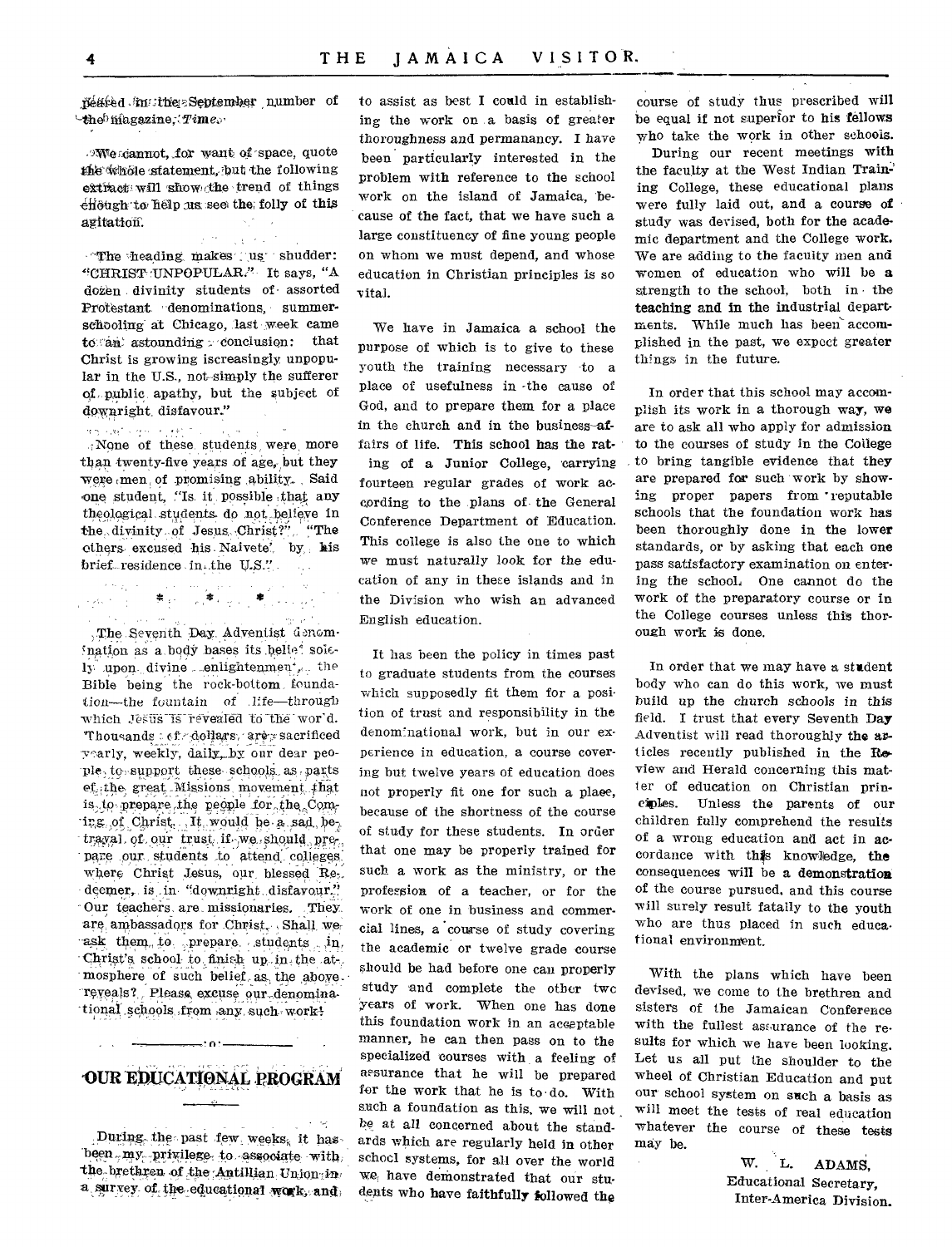

#### THE CAMPAIGN.

I expect we could fill our whole paper with interesting reports if all -could tell the story of the H. I. battle. It rejoices us to notice the readiness with which our members now take up -this line of work. We believe that each year the Lord will honour this spirit more and more until the work is done.

> $\mathbf{z}$  $\mathbf{S}_k$ ż.

"This has been my best year for Ingathering for Missions. Every one I have been to responded with a donation and showed interest in our work. I am enjoying my Harvest Ingathering and hope for even one soul."

> D. V. GOLDING, Missionary Secretary, Manchioneal.

"With regard to our Harvest In. gathering work, in spite of the hard times cry, we are steadily marching on to our goal, hoping to be through on time."  $S$ ,  $E$ ,  $BRYAN$ S. E. BRYAN, Dalvey.

The Goal chart in the office begins to look like a real Mission Station. Up to date, October 14, £430 6/9d. has .come in to the Treasurer. This looks very hopeful. Many members have written of their success and determination, and we believe if every -member makes a strong pull, the goal will be reached.

Pastor L. L. Hutchinson and the President have received thus far, E77. 11. O. and the College report elsewhere shows that they have pass- ..ed the half mark of their goal.

Brother R. B. Campbell tops the list of Adjutants, with over £10 to his credit, and he has raised his goal to £12.

Pastor B. A. Meeker began his eastern tour among the Chinese shopkeepers last week, and was accompanied by Bro. W. A. Bergherm. In three days they were able to send in £22 with the report that the work is very encouraging this year. Several who did not contribute last year have done so this year. They send greetings to us all. We will pray for their further success.

"Aim high," says Sister Ruth Morrison, "H. I. solicitors, aim high!, The days of miracles are not over. Last year I walked eight miles to solicit from a lady, and she gave me 6/-. This year, being in the colporteur work, I felt enthused to take the same journey, praying that I might receive more. The donor showed much interest in our work in Jamaica and I gave special emphasis to that; and the Lord moved upon her heart to give me one guinea. The Lord achieves great things through humble, if consecrated agents, and I praise Him for His goodness." Sister Ruth also *received* a promise of five shillings from a gentleman.

> y.  $\mathbf{r}$  $\mathcal{L}$

Sister Sangster tells the story of<br>bother long walk. Accompanying another long walk. another sister, "We had a long wet walk and collected five shillings. Then we came to a river whose course passed through a banana field. It seemed impossible to cross this, but I said, we must cross it. There is no Can't to a missionary. So we jumped, using an old log to help us. We were tramping from 8 a.m. until 5  $p.m.$  My shoe was damaged and I had to tie it on with banana bark. Then the sole of my right foot became detached. But we reached home safely, full of praise to God. I have already collected 13/ and hope to bring it up to one pound. I am full of courage. There is quite a good spirit in the company here, and great unity. Our goal is £5. We only 'number nine, with six children, but there is a live interest, and every one is determined to do their best."

> $\mathbf{z}$  $\mathcal{R}$

These reports remind one of the Lord's promise to Joshua— "Every place that the sole of your foot shall tread upon, that have I given unto you...." Josh. 1: 3. Walking with Pastor Hutchison from store to store last week, someone greeted us with the words, You two are walking along as if the place belongs to you." How true was that statement! for every merchant that gave to us last year gave again, some more than last year,

and some who had not given before. But we had to walk and place our feet on the gound we would capture. Then the Lord fulfilled His part. \* \*  $\mathbf{z}$ 

In one part of Europe, where our workers labour under tremendous difficulties, the following report is encouraging:

"We are looking forward to great things in our Division. In many parts people are talking about crises, but we do not believe in it at all. As 'far as our work is concerned, there is certainly no crisis. The reports show advance along all lines. We have passed 17.000 in membership, and hope to reach the 18,000 mark by the end of the year. The tithe and offerings are increasing. The Big Week brought us fine results, and the people of God are preparing everywhere for the best Harvest Ingathering campaign we have ever had. Last, but not least, the faihtful army of colporteurs is marching forward with constant success. Our sales for the first half of this year show an increase of over \$13,000 or more tran 23% over last year. The students are doing fine, and we expect that a number of them will return to school with a full scholarship."

#### F. CHARPIOT.  $\dot{x}$  $\mathbb{R}$

The two and two idea got hold of Sisters A. C. Stockhausen and Z. Hill, of Port Antonio. It is an old idea which the Lord seems to approve judging by the number of times He tells how two can accomplish ten times as much as one. Last year one tried it, and, if we remember rightly, did not accomplish much. This year the two secured £9 cash and £2 *promises,* with much more to be done. We congratulate them, and may be forgiven for suggesting that we have many members of influence who could unite in soliciting from the men that are able to give. Why not plan for every merchant and estate owner to be visited by influential members. The Lord grant us faith that will not shrink.

\*

We have been singularly fortunate in having Brother W. A. Bergherm, of the Antillian Union office, with us to assist in the Campaign. His enthusiasm is always at boiling over point, and he sticks at nothing when there is work to be done for this Cause. association, has, been, very opleasant. and his activities, most helpful.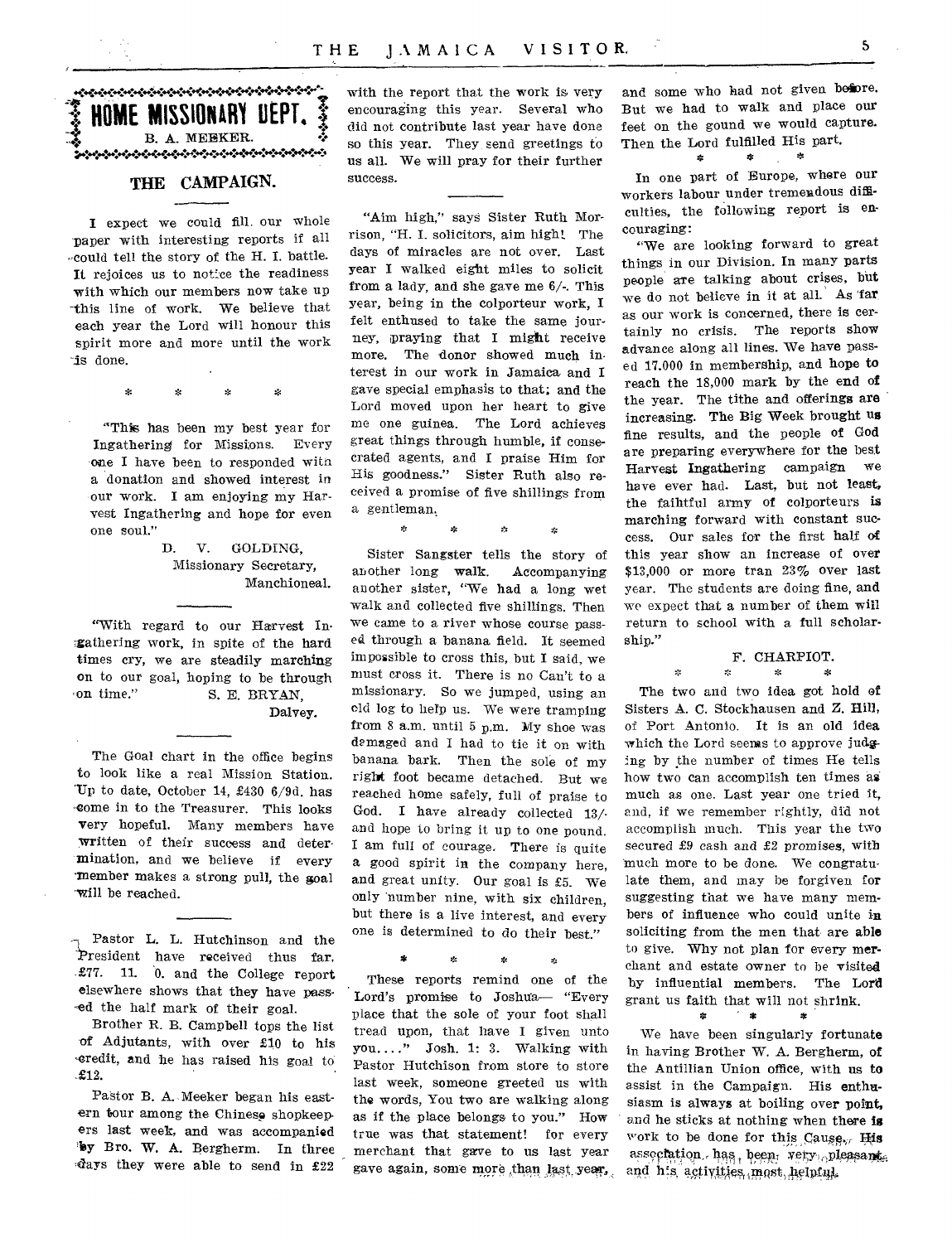### *YOUNG PEOPLE' S PAGE.*

#### WHO'S WHO.

#### TRUE TILL DEATH.

Denis was a humble citizen of Meaux, and. while still in his youth, caught some of the rays of light that dispel:ed the spiritual darkness of the sixteenth century.

Like all the reformers, he felt impelled to pass on to his neighbours the Bible message of Justification by Faith, and many were led by his  $\cdot$  warmth and earnestness  $t_0$  embrace<br>the new-found doctrine. To them, the new-found doctrine. the word of God came as a fountain of pure waters, refreshing them and creating a new-born devotion to truth and holiness. Unlimited satisfaction took the place of their depressing hunger after righteousness. Unbounded joy welled up in their hearts from the peace imparted by the faith that grasped the promises of God to sinful man.

Denis lived a consistent life. His influence spread far and wide, while his teaching led many to separate from the church of formalism and the<br>oppression of the heirarchy. This oppression of the heirarchy. raised the jealousy of the priests, whose wrath against the "heretic" knew no bounds. Every artifice was now invented to destroy Denis and his followers. A determined if secret war was waged to rid the land of this pestilential sect, and it was not long until the reformer was thrust into the dungeon to await his doom.

The Bishop who had once been Denis' confessor had himself once accepted the new faith, but later turned against it and recanted. It was this cowardly persecutor whom they 'chose to visit the reformer's cell, to try and induce him to renounce his doctrine.

Meanwhile Denis turned the dismal and filthy home of his captivity into an house of prayer. Forgetting his bondage, he applied his mind in the quiet dungeon to the better understanding of the Scriptures. He drew warmth from the cold environments of his captivity, and courage from the achievements of faith that he discovered in the good old Book.

It was while meditating upon the sacrifice of our Lord that his solitude was broken and disturbed by the approaching bishop, who, with embarassed shame at his own cowardice, urged the saintly youth to save his life by renouncing his faith.

Denis was not of that disposition. His heart was fixed, and he met the persuasions of the confessor with firm refusal. Rising steadily from h's stool and fixing fearlessly his searching gaze upon the prelate, he quoted the words, "Whosoever shall deny Me before men, him shall I also deny before My Father who is in heaven."

This was too much for the man who had so recently denied his Lord, that he staggered back to his palace with a smarting conscience that soon expressed itself in resolve to avenge himself. From that moment Denis was doomed. For the sake of making the people believe their priests were merciful, efforts were made to induce the young man to change his belief. But they were vain. The morning opened bright. The sun was rising in its strength as the prisoner was led to the stake. While being roasted alive, his loyalty to God was unmoved, and his lips only moved in prayer for his wicked persecuters, and to commit his soul to the Saviour of all. His courageous death, added to the purity of his life, moved many hearts to seek and find that peace of God that is born only in the hearts of true believers.

#### HERBERT J. EDMED.

#### :o: QUESTIONS FOR THE YOUNG PEOPLE.

- 1. What prophet fed students with vegetarian soup?
- 2. Why was it that when Moses and Aaron offered sacrifice to God, fire came and consumed the sacrifice, while when Nadab and Abihu offered the same, the fire consumed them?
- 3. Who left working with Paul, because of his love for the world?
- 4. What does Solomon say we should eat, only with moderation?
- 5. What consolation did Jeremiah obtain from the fact that God is the Creator?

a Of course you dear young people  $\mathcal{R}$ are making plans to attend the conference, are you not? Mrs. Andross, and Professor Adams, and others will be present, and special meetings will

be held for our Young People. Wewould like to witness a YOung Peoples' Rally at that time, and there' should be at least a thousand of you in attendance. We urge you all to do your very best to be present, for we know that God will rich'y bless, you.

We regret that the length of thestory last month left' no room for thequestions. But the rest will not hurt you, and we hope you enjoyed and' profited by Bro. Harriott's story.

 $\overline{\phantom{0}}$ :-



Empire Health Week is always a feature of our work at the College, and both students and teachers look forward to it with a great deal of pleasure each year. On Sunday night, October 5.  $\Lambda$ . Health Program was: given in the chapel under the supervision of Mrs. Peake. Recitations, scngs, and dialogues brought to ourminds many important points in the care of our bodies. Some of the interesting features were as follows: the Health Creed, by Viola Hamilton; the song, "Drink Pure Water" by a mixed quartette; and recitations by-Clayton Henriques, Thomas Galliano, Doris Porter, and two little girls. A wand drill, much resembling some of the exercises used by the student body every day, was given by seven young ladies. Everyone seemed interested in the two dialogues. The first was called "Dr. Curem and His Patients". Mr. Edwards, as doctor, gave hispatients some sound advice on the, maters of health and exercise. The, recond one illustrated a market scene. and brought to us very forcibly the necessity for food inspection and general cleanliness. Interspersed here, and there throughout the program were Some very fine musical selections, among them vocal solos by Mrs. Meeker and Mrs. Shafer, and a piano duet. by Mrs. Meeker and Miss Harrison.

On Monday morning at the chapel period we were pleased to have with: us Dr. Woodman of Mandeville, wha-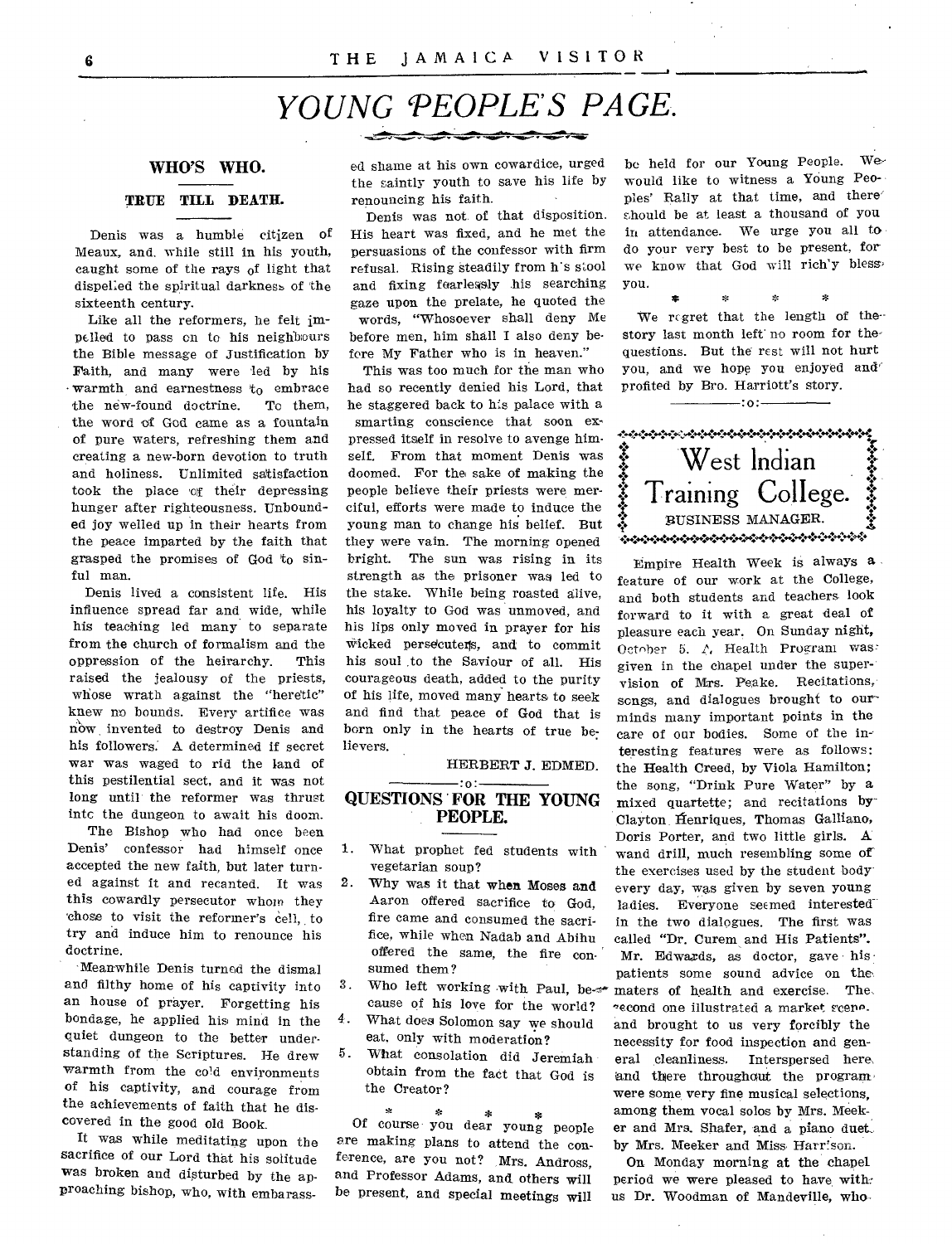, gave us a lecture on the timely topic :of foods. He heartily indorses the -vegetarian diet that we have at the College. ", Although it, is possible to have a nearly perfect diet here in the Island, there are many points to be remembered in our manner of eat*ing-*

No doubt the excellent state of health that prevails among the stu--dents of the W. I. T. C is evidence of the fact that we beileve in making -every week a "Health Week."

V. M. PEAKE.

#### COLLEGE FOLKS AND H. I. CAMPAIGN.

 $-101 -$ 

Monday morning, October 6, was an -exciting time at the College. Groups of students and teachers, running over -with enthusiasm, having Jesus in their hearts and magazines in their hands stood ready to start out for the Harvest Ingathering work. First, we grouped around the cars and had our pictures taken; then all became still on the camptis as the cars rolled away :and the student encircled the environs with the Missions appeal.

The heavy rain which began at noon failed to dampen our ardour and it is needless to say that every student returned happy, jolly, and, sweet as could be.

At 8 o'clock, when supper had satiated our hunger, we assembled to tell of our experiences. They were all thrilling, but we must mention one to convince our readers that we will reach our goal. This is £100. Two young ladies walked into an office :and started to canvass. Before they were half way through, the gentleman walked across the room and wrote out a cheque for 10/6. Our collection thus far amounts to £51 6/- so that our 'heathen village has- already five pieces —two workers, a doctor and an evangelist, a dispensary, and the two homes.

#### VIDA HAMILTON.

That's fine! Such experiences demonstrate the value of the College spirit. The. Lord bless the students and teachers.

Ed.

Our Laundry department has recently been re-organized and improved under the direction of Miss Randall. New Ironing boards with detachable

> $\sim$   $\sim$  $\alpha = \alpha$  .

 $\chi = \chi \sim 10^{-1}$ 

covers will ensure comfort and cleanliness. Many expressions of appreciation are heard concerning these improvements.

Wednesday, October 8, marked, the completion of the first half term, and teachers and students were busy with mid-term exams. Now we are looking anxiously for the Grade Cards.

The daily Chapel Period affords relaxation from study and time for the consideration of many things that are inspirational and that broaden the scope of our general knowledge. September 22, the half hour was given ever to the eight Grade Reading Class, and the students presented to us some literary gems from their readers in the form of recitations and dialogues. Those taking part were, The Misses Thelma Murray, Olive Hall, Iris Smith, and Messrs Cleve and Clayton Henriques, and Thomas Galliano.

Another enjoyable programme was given a few days later, by ten pupils of the Normal room. Their work in English Composition was set forth in the following subjects, "Gideon," George Nicholas, "The Vatican," Fred. Henriques, Paris, "S. Sailsman, "Ambition, Doris Porter, "The Bermuda," David Pitt. "A Clean Body," Ivy Burton, "An Ambitious Boy," Joyce Sailsman, "Good Grammar," Gilda Reid, "Going to School While Young," Owen Campbell, "An Ideal Room-Mate," Icelyn Shaw. The closing song, "Merrily Sing, by all, brought the program to a close.

After spending two months on outside work, and a vacation of two weeks, well earned, it is good to see Bro. Hamilton black in the Furniture Factory. At present this department has more orders than it can easily cope with. Every industrial section is now in full swing.

President Shafer recently- had the privilege of showing Mr. and Mrs Daley over' the College Campus. Having come to Jamaica from Singapore, and seeing the institution from the hotel windows, they desired to have a closer view. They were immense'y pleased with all they- saw.

Mr. Stanly Bent, Mr. M. Fernandez and F. Rodriguez (of Cuba) and Mr. Wilbur Fletcher have recently joined our list, and we most heartily welcome them.

**Reference of Control Control Control Control Control** *Sabbath' School Department* T.  $\ddot{\bm{\mathcal{X}}}$  = MRS. H. J. EDMED.  $\ddot{\bm{\mathcal{Y}}}$ 

We have been cheered by the addition of four Sabbath Schools to our already large family which now numbers 95. Elder W. H. Randle who has been labouring for a little time at Bamboo reports the organization of one there with Bro. T. Gaynoras Superintendent and Bro. G. Brae as secretary: The three others are at Dundee, near Amity, Cornwall Mountain, near Darliston, and Maryland. Our visit to the last named place is reported in another column of this paper. We welcome these into our circle of schools, and will look for a full report from them at the end of the present quarter.

Seventy-eight of our secretaries sent in their report "On Time." This is 86 per cent. Why cannot we have one hundred per cent reporting by the 10th. of the month following the close of the quarter? Try it secretaries at the end of 1930.

We are glad, for the response given by many of our schools to our appeal for an increase in our Thirteenth Sabbath offering for Jamaica. We are not prepared to give the amount brought in on that day for our reports are not all in. A few show a decrease. Let us all remember that in giving to foreign missions we are helping to discharge the debt we owe to those yet unsaved.

The following additional members have written the Training Course, and have received certificates:—

#### *PORT ANTONIO.*

Simeon Patterson, C. Ricketts, G. I Oakley,-D. Adams, J. A. B. Wynter, Mies T. T. Brown.

Miss D. Gordon, North St., Kingsten.

Miss Vivia Ebanks, Mandeville.

We are looking forward to issuing a goodly number for the 1930 course if the one hundred who enrolled at the beginning of the year are preparing to complete it. "Be not weary in well doing for in due season ye shall reap if ye faint not."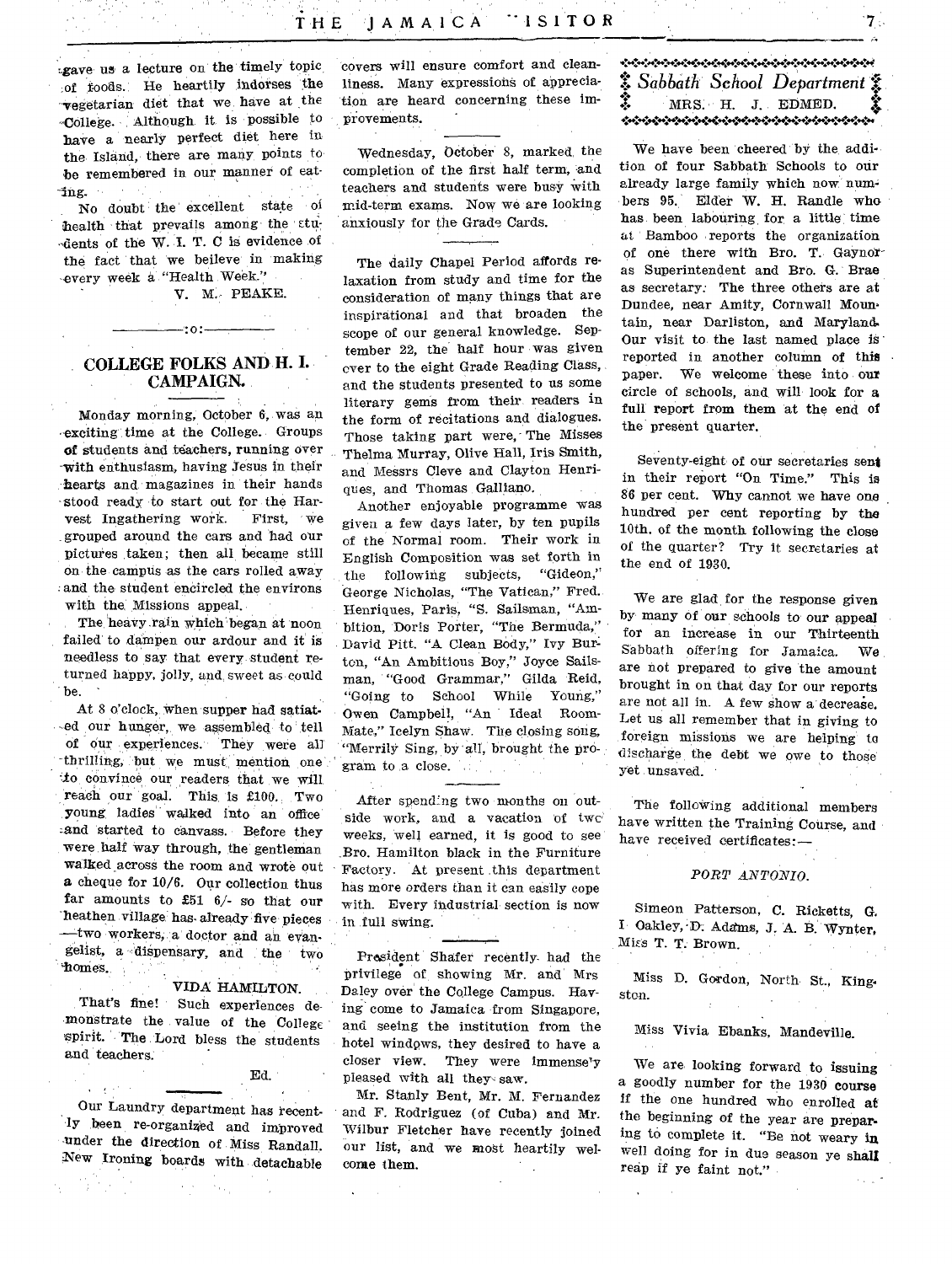0.:•+•:••)•:••:-+•,:•+•:••:•041•14.:••:••:••:••:••:••:••:••:•44 Publishing Dept. *w.* S. NATION F.M.S. •-•:•\*:••:••:••:••:••»••:••):•s:••:••:•••:-::••:••:••:•+•:••:••:••:••

Union Field Secretary W. P. Henderson of Manchuria, is a great missionary. He comes in contact with big men and does not hesitate to talk to them about the Truth. Note the following experience:

"Some months ago when in Dairen **I** had the privilege of calling on Admiral Tsai Ting Kan. Admiral Ysai has been at various times Minister of two or three of the ministries of the government. I had met him twice before when he was Minister of Peking. He was very pleased with 'Hope of the World,' and I found opportunity to lend him 'Desire of Ages'. A couple of weeks ago he returned the book and wrote a nice letter of thanks and said he had found the books very helpful and instructive. He also said he would like another book to read, and I sent him 'Great Controversy.' He wrote that he had some Bible questions in mind, and asked that. when I next come to Dairen he should like to have me call and study with him. It is these personal experiences that make the work so interesting to me but I want men to come all the way and accept Christ. I try very hard to get the colporteurs to look for opportunities of witnessing for Christ." Sel.

We had a fine time in Belgrade, Jugoslavia. There were about fifty in at the institute from the conference where Belgrade is and from the Macedonian missicn field. • The institute lasted from Friday until Wednesday. Elders Huenargaradt, Mocnik and the two field heads were all with us. Our colporteurs of that field have gone through much persecution. Of those present half have been imprisoned, which is the mojority of those wdo have been in the work for any length of time. Twenty-six of those present have brought people into the Truth, and six or seven of them had one or more colporteurs present with them at the institute whom they had won to the Truth, and to the colporteur work. One man had three such with him.

To every success that occurs in the colporteur work can be seen the concurrence of Divine and human effort. Often we lack confidence in the power which God stands ready to give. Immeasurably inferior is the part which the human agent sustains; but when he links with the Divinity of Christ, he can do all things through the strength of Christ. As one engages in the colporteur work he has companions unseen by human eyes.

Knowing that the financial depression of the Island would intimidate those that are faint-hearted, our corps cf colporteurs with the assistance of well-wishers set aside the last Sabbath of August for Prayer and Fasting,

thus imploring God for His power to. help us go forward. Marvelous havebeen the results for this month. Our deliveries have exceeded £350, and not only in the financial goal have we been successful, but also in the spiritual. The following experience comes. from Brother Russell Morgan, one of our student colporteurs: "Not by any tact nor canvassing skill of mine, but by daily consecration, by being a whole man in the whole work the whole time. I have won a soul for Christ. It certainly does my heart good to meet him in church every Sabbathrejoicing in the Blessed Truth."

"Those who are born again, whoare willing to be guided by the Holy Spirit....will be accompanied and instructed by the holy angels, who will go before them to the dwelling of the, people, preparing the way for them." How remarkably these words have, been fulfilled in the case of Miss Lee,. one of our lady oolporteurs: "Setting, out early one morning to a certain neighbourhood, on reaching a certain spot, I was impressed not to go any further. I had not taken many stepsbackward when a man called to mefrom his house. Turning in I mademy own introduction and explained: my work. He gave an order. On leaving he asked me if I were a chris- tian, to which I answered in the affirmative. 'Wel, I didn't have to ask. you if you were a christian, for lastnight I saw you in a dream, coming tome, your very features were shown, to me and as I saw you passing I recognized you at once.' "

These experiences should cause eachcolporteur to be very circumspect in his daily walk. Surely we have no need of fears with such a mighty host\_ of heavenly beings for our helpers.

:o:

The arrival of Professor and Mrs. Leslie Dunn, on the 22nd instant was an event that brought much satisfaction to those  $wh<sub>0</sub>$  feel an interest in the industrial side of our Mandeville College. Both Brother and Sister Dunn come to us with high recom-<br>mendations Professor Dunn will Professor Dunn will have charge of the Wood-work Department, and it is hoped that many more young people will be able to earn their way largely under his experienced guidance. Needless to say, thestudents gave them a rousing reception, and they are delighted with Jamaica.

### COLPORTEURS' MONTHLY REPORT FOR SEPTEMBER, 1930.

| NAME.             | HOURS. | ORDERS. |    |          | <b>DELIVERED.</b> |    |              |
|-------------------|--------|---------|----|----------|-------------------|----|--------------|
| Bent, V. S.       | 61     | T       | 2  | 0        | 6                 | 17 | 3            |
| Dawkins, Azariah  | 66     | 11      | 1  | 0        | 23                | 18 | $\theta$     |
| Destoe, Kenneth   | 120    |         |    |          | 23                | 13 | 3            |
| Dillon, L. E.     | 135    | 65      | 5  | 0        | 46                | 18 | 8            |
| Fletcher, Harold  | 78     | 14      | 4  | 0        | 60                | 15 | 0            |
| Flynn, L. E.      | 60     | 17      | 7  | 6        | 4                 | 0  | 0            |
| Harris, Septimos  | 143    | 12      | 1  | g        | 10                | 5  | 6            |
| Hurst, B. A.      | 48     |         |    |          | 103               | 13 | 0            |
| Lalor, M. A.      | 104    | 9       | 6  | 6        | 15                | 1  | 6            |
| Morgan, Russel    | 31     |         |    |          | 24                | 15 | 0            |
| Ogilvie, C. J.    | 38     | 4       | 16 | 0        |                   |    |              |
| Reid, D. B.       | 85     | 35      | 10 | $\theta$ |                   |    |              |
| Ricketts, B. A.   | 6      |         |    |          | 6                 | 14 | $\mathbf{0}$ |
| Spence, Alex.     | 67     | 11      | 5  | 6        | 17                | 16 | 6            |
| Wallace, Reginald | 165    | 61<br>л | 8  | 0        | 9                 | 5  | 6            |
| <b>TOTALS</b>     | 1207   | 243     | 7  | 3        | 353               | 13 | 2            |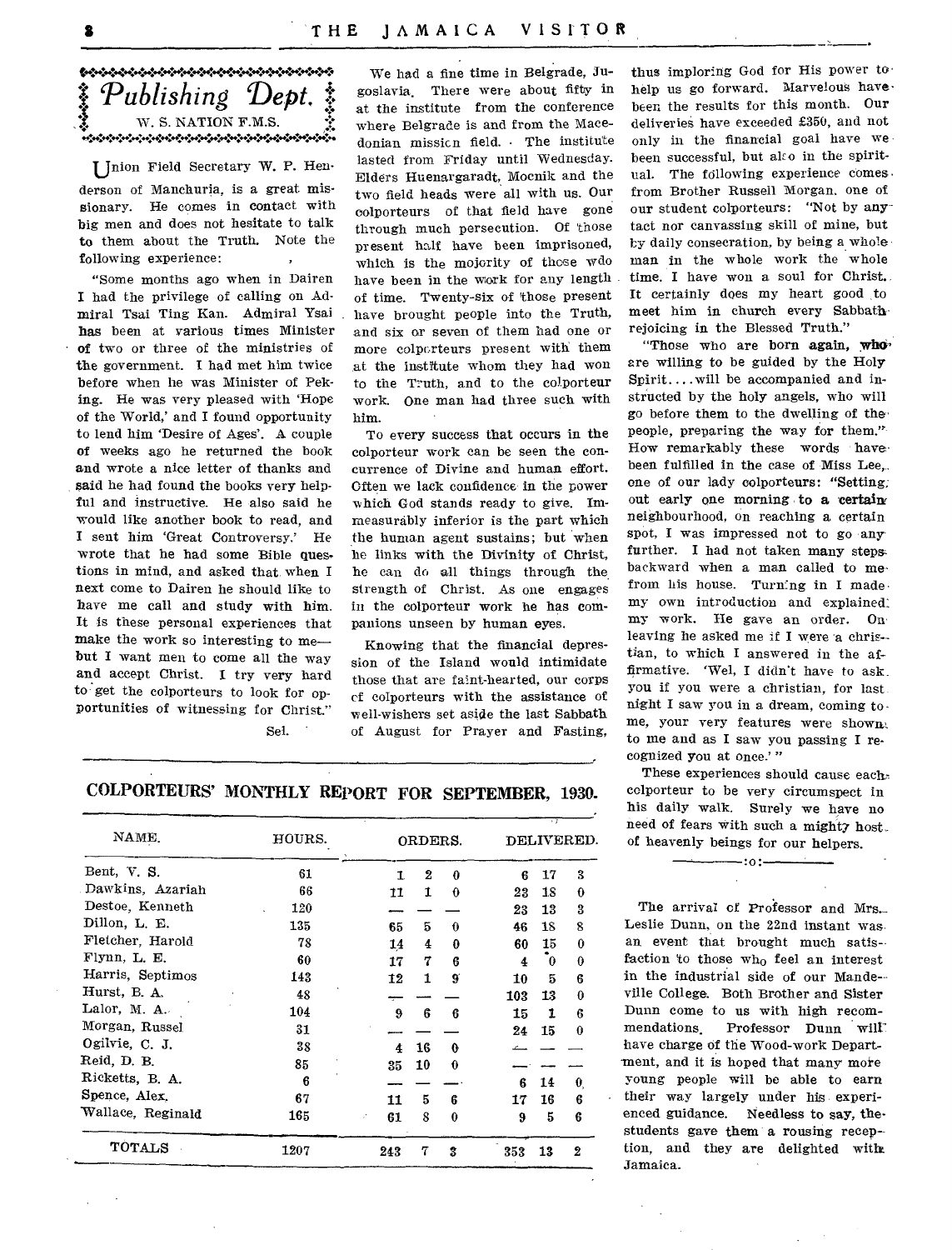### *LITTLE FOLKS CORNER.*

#### Hello. Little Folks!

I want you to take a walk with me this morning; the sun is shining so brightly, and the sea breeze is refreshing. Your little faces and mine wilt burn. Let us walk- along the beach at Simons-town, where we can see all the great warships anchored in the Bay, for this is the great Naval Base of South Africa.

The water is deep blue and the great rolling waves follow each other quickly, splashing their sparkling foam upon the white sands of the shore, and then run away from our feet laaughing at, us. Look! that wave almost touched. our, feet. The waves like to play with children, and they come creeping up higher and higher on' the beach, no that if we are not careful they will wet our nice tan shoes and then they will not look an nice.

Look down there where the water has just gone down! Do you see those tiny blue ballons with long string-like tails? Just tread on one and see what happens. Pop! It sounded like a little pop-gun. Those little animals are called Portuguese Men 0' War. I cannot say why, for they do not look like those big ships. But if you take off your shoes and stockings and paddle, they will twist those string-like tails around your legs, and for days you will feel the pain. The p'aces where the tail touched your f esh will swell and become inflamed. So we must watch them. They are like many things that look pretty and harmless, but it is best to keep away from them.

Here are some great rocks. They arc larger than many houses, and from here they look like grey colour. You see they line the beach for a long distance. When the tide rises and the sea is high, it hurls great forces of water against them, and then as the waves draw back, they make a great noise like thunder. But we wont be frightened, will we? We will just climb up some of them and look for some pretty gardens, for there are many among these great rocks. But do you see now we are c'ose, they are white, and have thousands of little black spots all shapes! This rock is sometimes taken and ground and polished. and then it is very valuable be-

cause it is..so strong and pretty. They call it,granit.

Here, is a garden! It is a pool in the rock,, the water is so clear, you, can see right to the bottom. Do you see those lovely flowers? They look like Cactus Chrysanthemums (you must ask Papa what that is) Look az the many colours—red, purple, orange,  $\sqrt{ }$ white, green, and many shades of each colour. Oh, how pretty! But they are not flowers, they are sea, animals. The base of the little fat stem, which looks like a round piece of jelly has a big mouth with which it clings to the rock. The, petals that stand quietly are really feelers, with which they feel for food. I will put my finger in the middle of them, and you watch. There, did you see how as soon as it felt my finger, it closed up the petals? If I had left my finger there, it would have sucked it to nothing, just like you suck a sweet until it is gone. So I could not leave it there too long, could I? You know they can stretch their mouths so that if a little crab swims near, they will catch it and swallow it, or a shell fish, or anything that is food. So you see that here is another pretty thing that shows we must not always play with things because they look nice. So many things in this life hide their dangers in their attractions.

But look, while I was talking to you suddenly the water has become black as ink, and my arm cannot be seen below the surface. Oh! Something is getting round my arm. What is it? I am pulling hard, but it wont let go. It is holding tight. I must pull hard. You pull too. That's right. See my arm as I bring it out of the water? It is a catfish. What shall I do? Look at its body — a small lump of jelly about as large as my fist, with eight long arms. They will not let go of my arm, so I must cut the wicked fish away. There, one arm is gone, but look how angry is the little animal. Its mouth is full of foam, and its eyes, so black, are surrounded with red.

But my arm pains. and I must get free. Now I have cut him off, look at the creature's arms. They each have a row of suckers about half an inch across, many of them; and see how they have raised lumps on my arm! It pains me much, and I will have to go to the doctor to get some ointment.

Here is another thing that shows the dangers often hidden behind things that look so nice and harmless. I did not know that fish was hiding among those beautiful flowers. You remember too, how Satan hid among the *I*<sub>ranches</sub> of the beautiful fruit that  $\frac{1}{2}$ od forbade Eve to touch. That reminds me that they sometimes call the catfish a devilfish.

As you grow older you will meet many temptations to do wrong hidden behind some excuse or attraction that will look harmless to you. Papa and Mamma have met those things and can tell you and save you from being deceived and hurt. The Bible also tells Satan's hiding places, and how he hides among pretty things, and covers his lure with darkness. Then when we get into them, he gets hold of us like those fishes, and wounds us, and we have to go to Jesus and 'confess to Him, and He heals us. But the tide is rising, and it not safe to stay in danger, so we will go home, and ask Jesus to show us life's dangers and help us to keep away from them.

#### H. J. E.

Names of Little Folks answering questions: Roy Crosby, Carmen Bradshaw, Ruth West, Luna Davis, Ellis Anderson, Vivia Henriquez, Aston Davis, Edgar Bennett, Ena Henriquez, Eric Plummer, Louie Bennett, Camuel Gooden, Wilford Gooden, E. M. Duhaney.

Kathleen Bordie, Marion Brodie, Evelyn Fletcher.

 $--:0:$ 

"We should choose the right because it is right, and leave the consequences with God."

`Angels record every prayer that is earnest and sincere."

`We should rather dispense with selfish gratifications than neglect communion with God."

"The fact that Christ has conquered should inspire His followers with courage to fight manfully the battle against sin and Satan."

Q